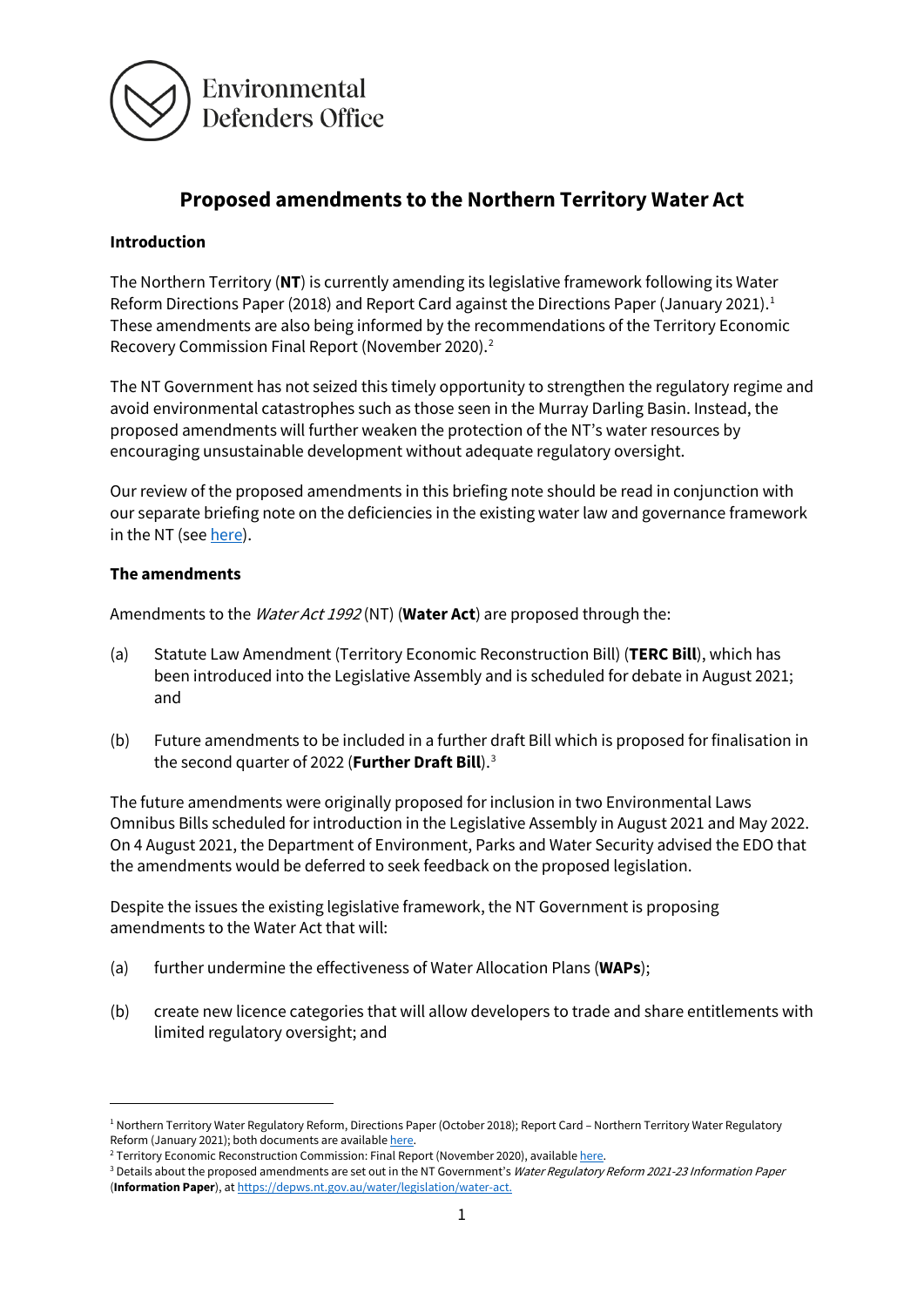# Environmental **Defenders Office**

(c) allow for the trading of water across the NT without an appropriate regulatory framework.

# **The TERC Bill**

The first set of amendments are being introduced through the TERC Bill which is currently before Parliament. This bill allows creates new "developer licences"[4](#page-1-0) that would allow water entitlements to be transferred between licence holders in respect of a single development without adequate oversight that appropriate conditions are attached. While the NT Controller of Water Resources (**Water Controller or Controller**) will not be able to increase the total water available under the licences, there is no guarantee that any of the necessary conditions will be attached to the licences granted to subsequent parties. [5](#page-1-1)

The TERC Bill amendments will also allow the Water Controller to grant water extraction licences for periods longer than the current 10-year limit so long as the Controller is "satisfied that special circumstances exist to justify the longer period".[6](#page-1-2) Under the existing law such an extension can only be granted by the Controller with the concurrence of the Minister.<sup>7</sup> This amendment will therefore add to the extraordinary discretion held by the Water Controller who will be able to unilaterally decide to grant extended licences. The further concentration of power in a single decision-maker is antithetical to good water governance.

## **The Further Draft Bill**

The only publicly available information regarding the Further Draft Bill was placed online in an "Information Paper" with no community consultation.[8](#page-1-4) The actual proposed amendments have not yet been made public.

It will be necessary to carefully consider the proposed amendments when they are released. However, the Information Paper provides some worrisome insight into the changes. For example, the described amendments will:

(a) Allow the Water Controller to disregard the relevant provisions of a WAP where there is new scientific information available in respect of the water source. This will provide legislative backing to the NT Government's approach of relying on updated "guidance documents" or "technical papers" (as reflected in the Water Controller's decisions regarding Singleton Station and the Larrimah Agricultural Precinct). [9](#page-1-5) Such documents may not reflect any actual improvement in scientific knowledge of the water resource and may in fact be used as a shield to justify approval of a particular licence which would otherwise be inconsistent with existing policy and statutory requirements.

<span id="page-1-0"></span><sup>4</sup> See proposed ss. 71G and 71H of the Water Act.

<span id="page-1-2"></span><span id="page-1-1"></span><sup>&</sup>lt;sup>5</sup> See proposed s. 71H(4).<br><sup>6</sup> See ss. 45(4) and 60(4) of the TERC Bill.

 $7$  See ss. 45(3)-(4) of the Water Act.

<span id="page-1-4"></span><span id="page-1-3"></span><sup>&</sup>lt;sup>8</sup> Water Regulatory Reform 2021-23 Information Paper, available for downloa[d here.](https://depws.nt.gov.au/water/legislation/water-act) The Information Paper was updated in August 2021 to reflect the new timeframe for the amendments, but the substantive content regarding the amendments remains the same.

<span id="page-1-5"></span><sup>9</sup> The decision to grant a water licence to Fortune Agribusiness on 8 April 2021 near Singleton Station was made against criteria set out in a departmental "guidance document" rather than the relevant WAP. A copy of the decision can be downloaded from the NT Water Licence Portal[, here.](https://ntg.maps.arcgis.com/apps/dashboards/0ec71b3d7e774e64b434034211708514) This decision has been reviewed by multiple applicants under s 30 of the Water Act. The Larrimah licence is discussed further below in this briefing note.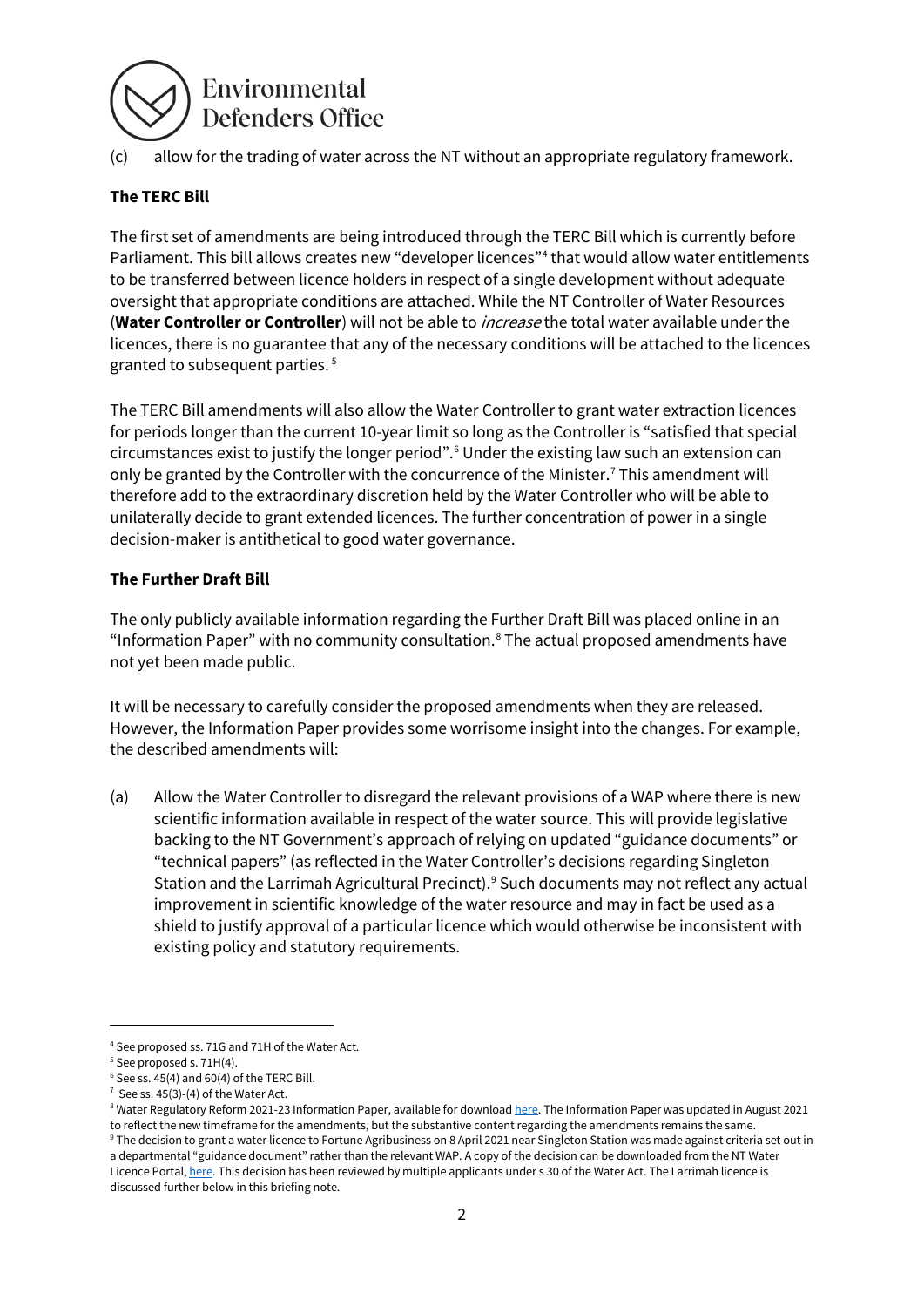

# Environmental **Defenders Office**

- (b) Remove the need for water extraction licences applications to be separately advertised publicly by allowing the relevant information to be included in the public advertisement for a development under separate legislation.<sup>[10](#page-2-0)</sup> This reduces transparency and will likely limit public awareness of proposed licence applications.
- (c) Abolish the Water Resources Review Panel and have all appeals dealt with through the (nonspecialist) Northern Territory Civil and Administrative Tribunal (**NTCAT**). The Review Panel is an expert panel established under the Water Act which can be tasked with advising the Minister in relation to appeals against the granting of licences. $11$
- (d) Limit standing to challenge licensing decisions to the applicant, a directly affected person or a person who participated during the public consultation process associated with a decision. Combined with changes to public advertising requirements, this has the potential to significantly reduce public participation in decision-making.
- (e) Allow for water trading across the NT and remove the need for the Water Controller to have regard to the factors set out under section 90 of the Act when approving trades. This means the Water Controller would not be required to consider things such as any adverse effects resulting from the trade.<sup>[12](#page-2-2)</sup>
- (f) Increase discretion in the making of licence application decisions by allowing the Water Controller to ignore section 90 factors without providing a justification as to why they are irrelevant to the applicable decision.<sup>[13](#page-2-3)</sup>

#### **Case Study – Larrimah**

In November 2020, the Water Controller granted a 10GL/year licence to the NT Land Corporation for development of the Larrimah Agricultural Precinct (**Larrimah Licence**).[14](#page-2-4) The Larrimah Agricultural Precent is one of three large scale agricultural sites being developed by the NT Land Corporation in partnership with the NT Farmers Association. The NT Land Corporation sought expressions of interest from private developers who were to be involved in the development of the precinct.

The Northern Land Council and the Environment Centre of the NT challenged the licence through the Water Act's statutory review process. [15](#page-2-5) They alleged that it was unsustainable in the long term and did not adequately consider impacts on the Aboriginal Water Reserve.<sup>[16](#page-2-6)</sup>

<span id="page-2-0"></span><sup>&</sup>lt;sup>10</sup> Information Paper, page 12.

<span id="page-2-1"></span> $11$  The Review Panel is established under s 24 of the Water Act. Its role in the review process is set out in ss 30(3)(b), 30(4) and 31-32 of the Water Act.

<span id="page-2-2"></span><sup>&</sup>lt;sup>12</sup> The Information Paper states on page 9 "Part 6A and s.90 of the Act will not to [sic] apply to a trade application." The adverse effects factor is 90(1)(c).

<span id="page-2-3"></span><sup>&</sup>lt;sup>13</sup> Information paper, page 12.

<span id="page-2-4"></span><sup>&</sup>lt;sup>14</sup> Licence TLAM10002 granted to the NT Land Corporation on 27 November 2020 and revoked by the NT Minister for Health on 18 June 2021.

<span id="page-2-5"></span><sup>&</sup>lt;sup>15</sup> The ECNT and the NLC each submitted separate review applications. Reviews of certain decisions can be made in accordance with section 30 of the Water Act.

<span id="page-2-6"></span> $16$  An NLC Media Release relating to the review is availabl[e here.](https://www.nlc.org.au/media-publications/nlc-challenge-overturns-unsustainable-water-licence-decision)